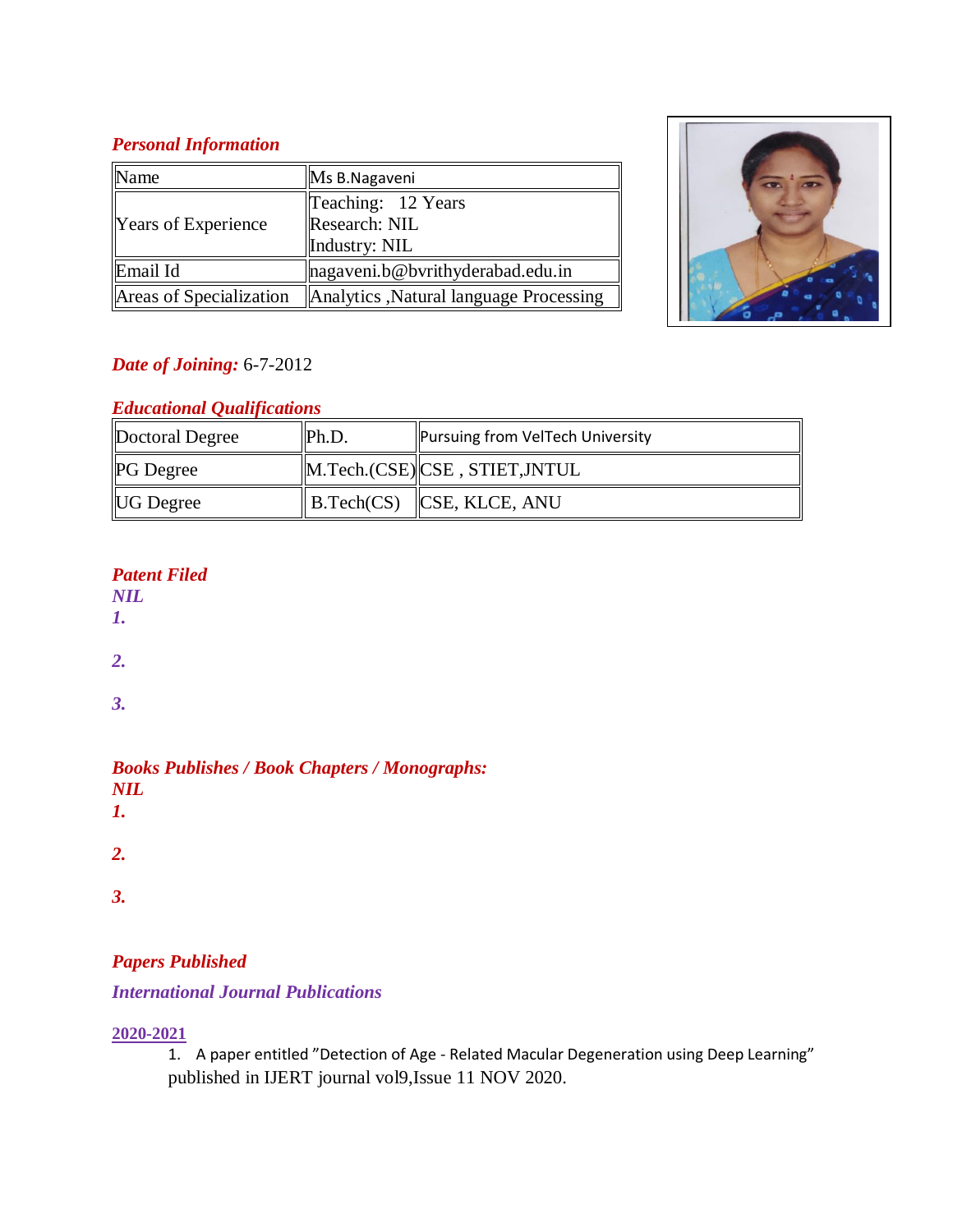**2019-2020**

**NIL**

**2018-2019**

**NIL**

**2017-2018**

NIL

#### **2016-2017**

NIL

*International Conference Publications*

NIL

*National Conference Publications*

NIL

#### *FDP's Attended / Conducted*

- $>$  5 day workshop on "WEB ENGINEERING" by CVR Engineering college held during 25<sup>th</sup> JAN to 30th JAN 2021
- > 5 day workshop on "Speech processing Applications and challenges" by SHANTHIRAM Engineering college held during 20<sup>th</sup> May to 25<sup>th</sup> May 2020
- > 5 day workshop on "Artificial Intelligence" by SHANTHIRAM Engineering college held during 13<sup>th</sup> May to 18<sup>th</sup> May 2020
- $\geq 1$  day workshop on "Progression" at VEDIC held on 9<sup>th</sup> Jan 2020
- > 7 day workshop on "Associate Analytics" at VEDIC HYDERABAD held during 18<sup>th</sup> to 24<sup>th</sup> Nov 2019